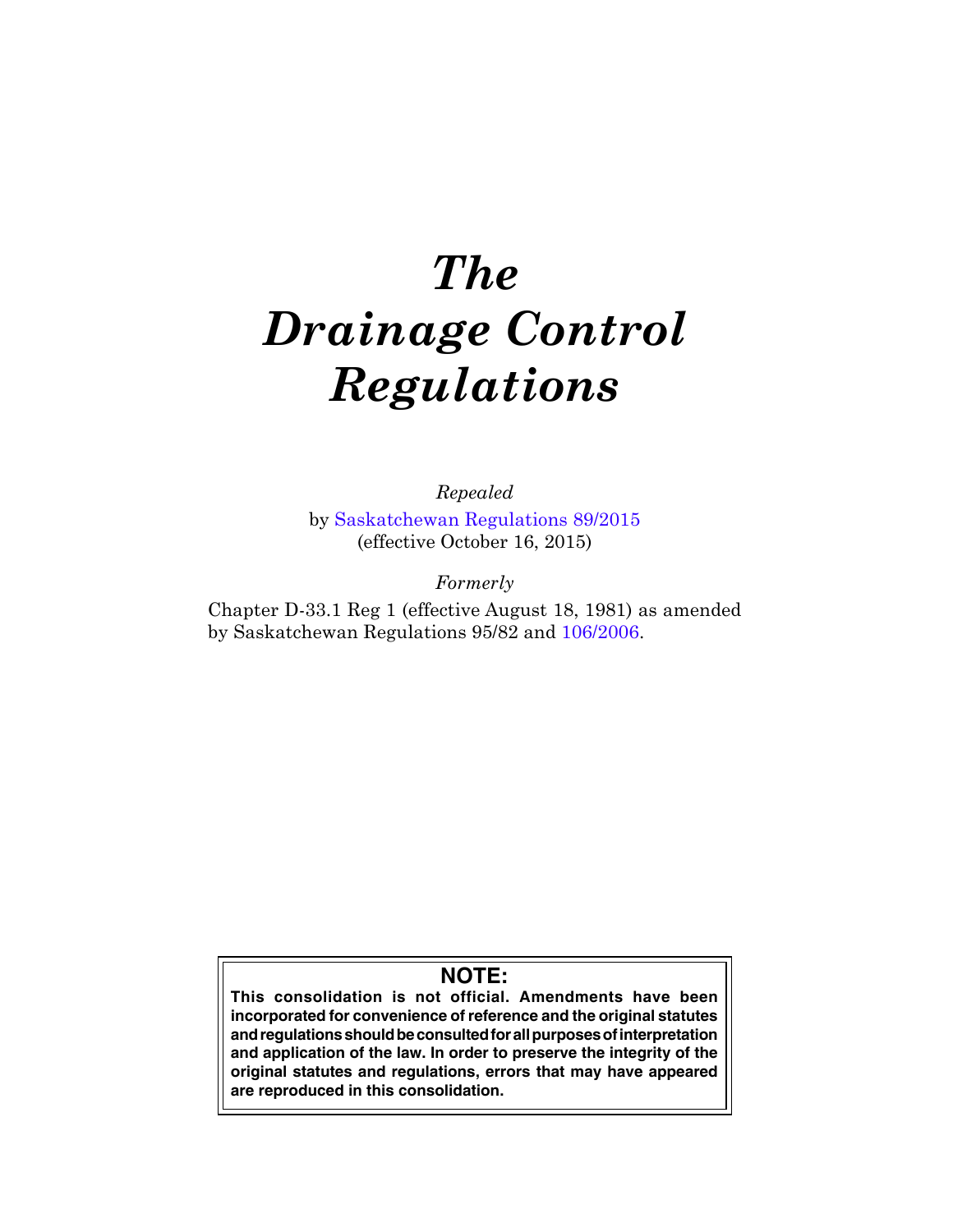## Table of Contents

## TITLE AND INTERPRETATION

- 1 Title
- 2 Interpretation

ACQUISITION OF PERMIT

- 3 Application
- 4 Repealed
- 5 Plans
- 6 General plan
- 7 Detailed plan
- 8 Waiver of plans
- 9 Advertising application
- 10 Permit
- 11 Exclusions from requirement for permit

## GENERAL

- 12 Easements 13 Complaints
- 14 Appeals
- 15 Deposit

#### **Appendix**

- Form DC-A Application for Permit for Drainage Works
- Form DC-B Notice for Filing of Applications for Permit for Drainage works
- Form DC-C Permit for Drainage Works
- Form DC-D Easement
- Form DC-E Complaint
- Form DC-F Saskatchewan Drainage Appeal Board Notice of Appeal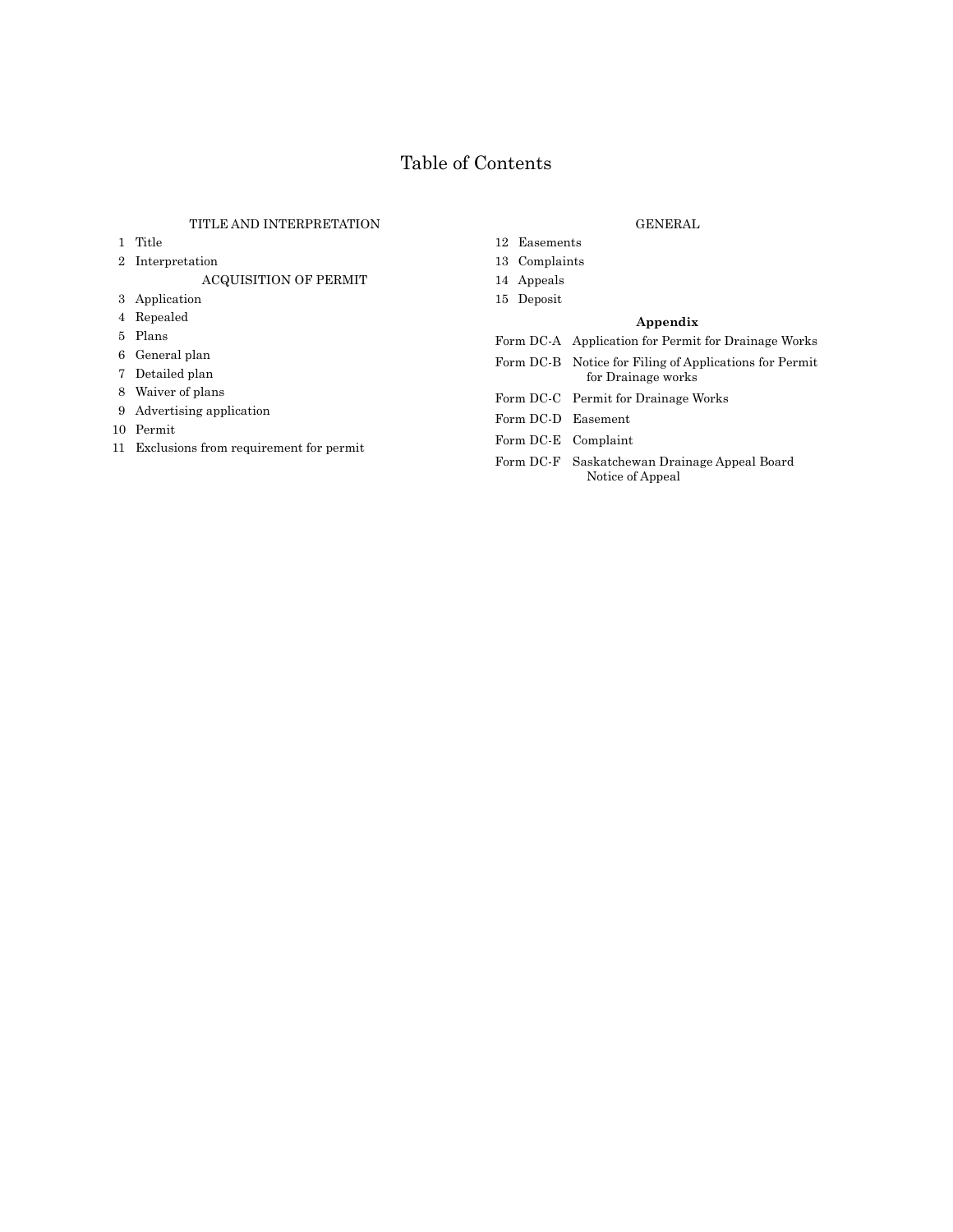## **CHAPTER D-33.1 REG 1**

*The Drainage Control Act*

## TITLE AND INTERPRETATION

## **Title**

**1** These regulations may be cited as *The Drainage Control Regulations*.

#### **Interpretation**

- **2** In these regulations:
	- (a) **"Act"** means *The Drainage Control Act*;

(b) **"outlet"** means a natural or artificial channel, river, stream, creek, spring, ravine, coulee, canyon, lake, swamp, marsh or other body of water or watercourse into which the water drained by drainage works will discharge;

(c) **"permit"** means a permit issued pursuant to section 45 of the Act;

(d) **"plan"** means a general plan described in section 6 or a detailed plan described in section 7.

> 28 Aug 81 cD-33.1 Reg 1 s2; 16 Jly 82 SR 95/82 s3.

## ACQUISITION OF PERMIT

#### **Application**

**3** Every applicant for a permit shall apply in Form DC-A.

28 Aug 81 cD-33.1 Reg 1 s3.

**4 Repealed.** 17 Nov 2006 SR 106/2006 s2.

#### **Plans**

**5** For the purposes of clause 43(1)(c) of the Act, an applicant shall file with a watershed commission:

- (a) a general plan described in section 6; and
- (b) a detailed plan described in section 7;

on tracing linen, mylar or any other material that the watershed commission may approve, with the dimensions and units of measurement shown in standard international units.

> 28 Aug 81 cD-33.1 Reg 1 s5; 16 Jly 82 SR 95/83 s4.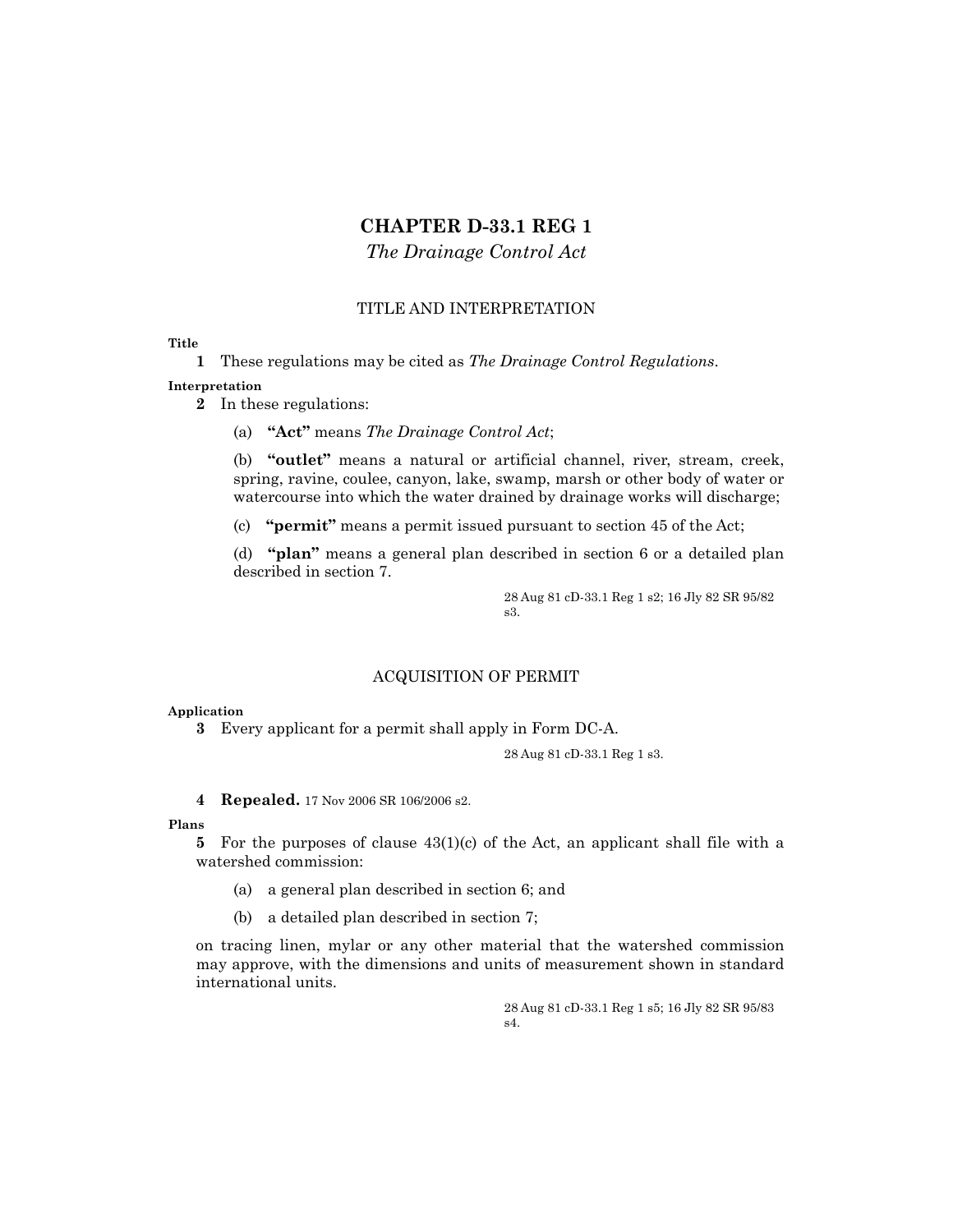4

**General plan**

**6**(1) A general plan is required to be not more than 86 centimetres wide, drawn to a scale of not more than 1:5000 and not less than 1:10000, and is required to show:

(a) the location of the proposed drainage works, including ditches, dams, dykes, pumps, control structures, bridges, culverts, pipelines, drop structures and other works, structures and installations;

(b) the location of the outlet to which water is proposed to be drained;

(c) the location of all private and municipal roads, provincial highways, ditches, dams, dykes, control gates, bridges, culverts, railroads and underground utilities, including pipelines and power and communication cables, that may be affected by the proposed drainage works;

(d) the boundaries of the area proposed to be drained;

(e) subject to subsection (3), the boundaries of the area that will contribute runoff through the drainage works;

(f) any other information required to determine the volume of water proposed to be drained or retained, either permanently or temporarily;

(g) a legal description of all lands affected by the proposed drainage works, including the names of the owners or occupants of the affected land, location of buildings, land areas and the width and areas required for the drainage works on each of the affected lands; and

(h) any other information and details that a watershed commission may require.

(2) Where, because of the large area affected by the proposed drainage works, it is necessary to file more than one general plan, the applicant shall file a key plan showing the whole scheme, drawn to a smaller convenient scale.

(3) Where the area that will contribute runoff through the drainage works is too large to be shown on a general plan, the applicant shall file a separate plan, drawn to a reasonable scale of less than 1:10000, showing the boundaries of that area.

(4) Notwithstanding subsection (1), the watershed commission may require or allow all or any part of a general plan to be drawn to a scale greater than 1:5000 or less than 1:10000.

28 Aug 81 cD-33.1 Reg 1 s6.

#### **Detailed plan**

**7** A detailed plan is required to be drawn to a scale of not less than 1:5000 horizontal and 1:50 vertical, and is required to show:

(a) the legal description of all lands affected by the proposed drainage works;

(b) the elevation of the ground on which the drainage works are proposed to be situated;

(c) the elevations of the left and right banks where the drainage works are proposed to be situated in existing drains, ditches or other watercourses;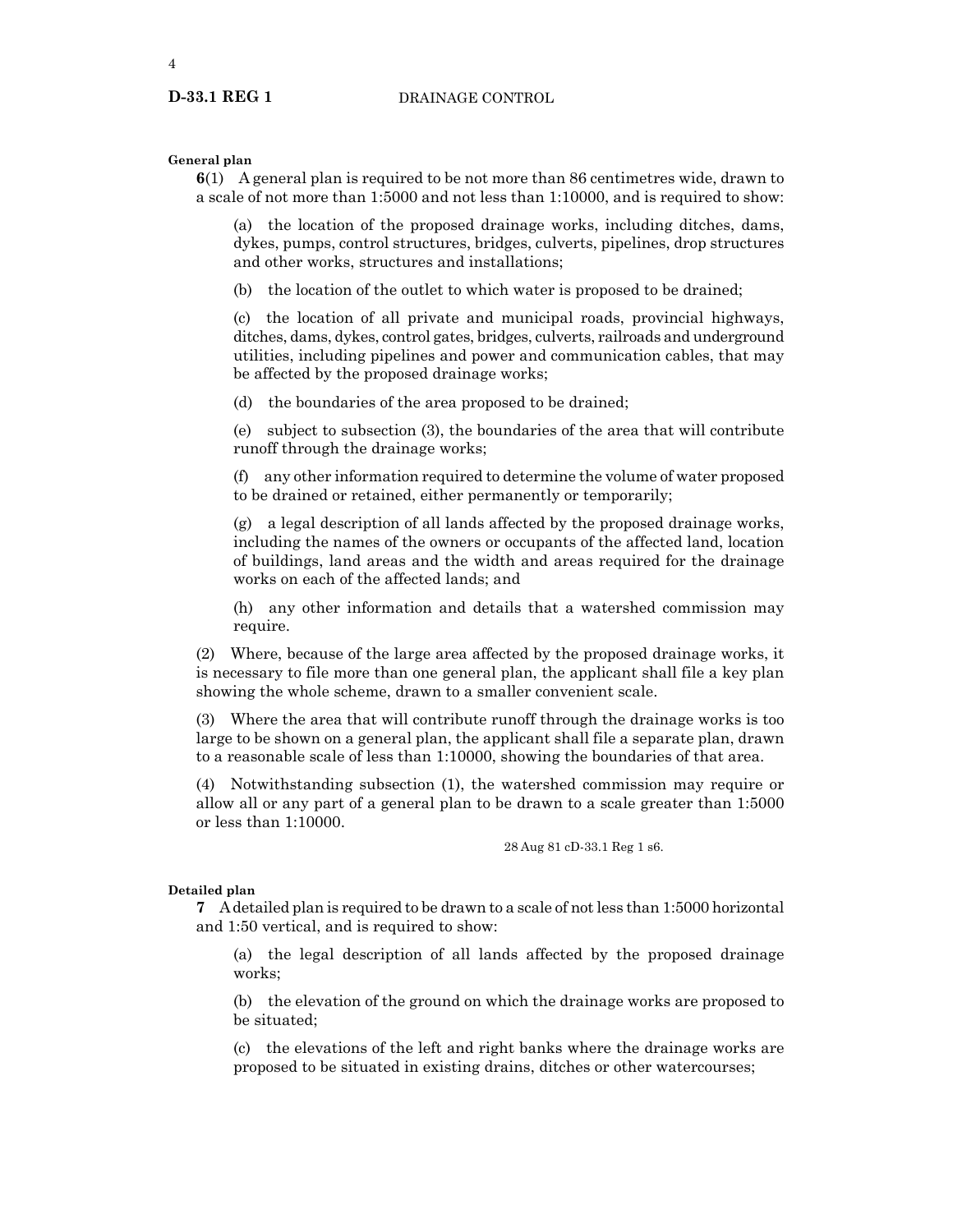(d) the elements of the proposed drainage works, including, where applicable, the elevations of ditch grade lines, slope of the ditch grade, bottom width, side slopes, design depth of flow of water, design rate of flow and design frequency of flow;

(e) the elements and elevations of all other structures associated with the proposed drainage works, including the length and diameter of culverts and invert elevations at the outlet and inlet of the culverts, the elevations of the top of fill over culverts and the length, width, clearance and deck elevations of bridges;

(f) the location and elevations of underground utilities, including pipelines and power and communication cables, to be crossed by the proposed drainage works;

(g) typical cross-sections of the drainage ditches showing bottom widths, side slopes and, where applicable, widths of berms and widths and heights of spoil;

(h) cross-sections of bridges showing opening widths, the locations of piles and abutments, details of the decks and any other structural information considered necessary by a watershed commission;

(i) the structural elements and specifications of all other related works; and

(j) any other information and details that a watershed commission may require.

> 28 Aug 81 cD-33.1 Reg 1 s7; 16 Jly 82 SR 95/82 s5.

#### **Waiver of plans**

**8** Notwithstanding sections 5, 6 and 7 and where a watershed commission considers it appropriate to do so, it may waive:

(a) the necessity for filing of a general plan or detailed plan of the drainage works; or

(b) the necessity for showing any specific information on a plan.

28 Aug 81 cD-33.1 Reg 1 s8; 16 Jly 82 SR 95/82 s6.

#### **Advertising application**

**9**(1) After the filing of the application and other material required under the Act and these regulations and, where the necessity for advertising the filing of an application has not been waived pursuant to subsection 44(5) of the Act, a watershed commission shall immediately prepare and forward to the applicant a notice of the filing in Form DC-B.

(2) Upon receipt of a notice described in subsection (1), the applicant shall immediately forward the notice to the postmaster of the post office nearest the site of the proposed drainage works and to the clerk or secretary treasurer of any municipality that the watershed commission may specify, requesting that the notice be posted in a conspicuous, public place for a period of 21 consecutive days.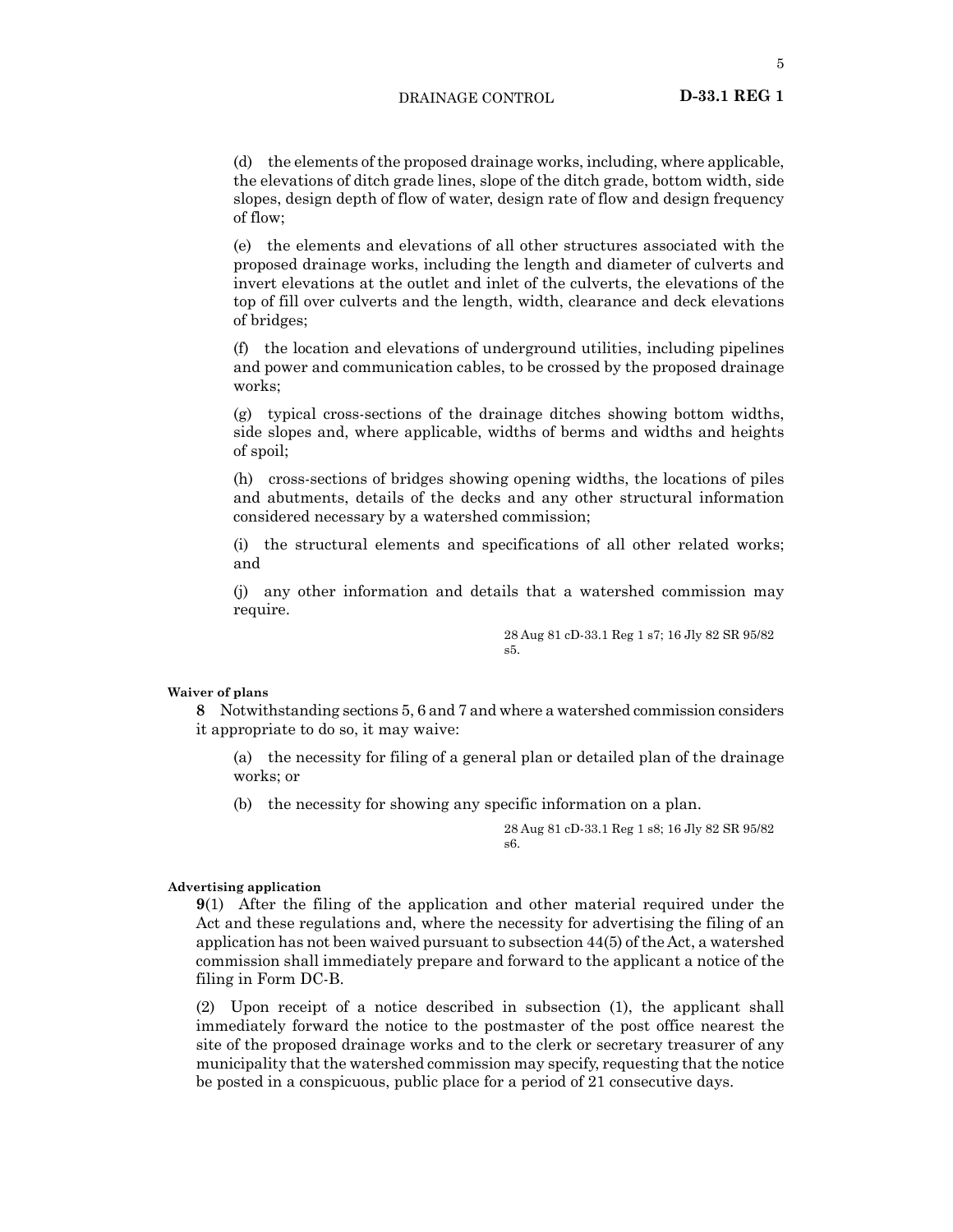(3) After a notice has been posted for the period described in subsection (2), the applicant shall immediately return to the watershed commission a copy of the notice and a certification by the postmaster and clerk or secretary treasurer that the notice was posted in accordance with subsection (2).

(4) Notwithstanding subsections (1) to (3), a watershed commission may prepare a notice of filing of an application in Form DC-B and require any applicant to publish the notice at least once each week for three consecutive weeks in any newspaper that is named by the watershed commission.

(5) Where a notice has been published pursuant to subsection (4), the applicant shall provide the watershed commission with a certificate in which the applicant certifies that the notice was published in accordance with that subsection.

28 Aug 81 cD-33.1 Reg 1 s9.

#### **Permit**

**10** The prescribed form for a permit is Form DC-C.

28 Aug 81 cD-33.1 Reg 1 s10.

### **Exclusions from requirement for permit**

**11**(1) No permit is required for:

(a) drainage works that were in existence on January 1, 1981;

(b) drainage works constructed under the authority of or pursuant to the instructions or an order of the minister;

(c) drainage works constructed pursuant to *The Civil Defence Act* in case of disaster or emergency, on the condition that those drainage works are destroyed, removed, or otherwise rendered inoperable immediately after the disaster or emergency ceases to exist;

(d) drainage works under, through or appurtenant to roads, streets, public highways, lanes, approach roads, railroads and other public utilities, where the purpose of the drainage works is to maintain or accommodate flows of surface water and where the drainage works do not significantly inhibit the passage of the flows and do not divert water from the outlet through which the water would normally drain if it were not for the existence of the roads, streets, public highways, lanes, approach roads, railroads or other public utilities;

(e) a work that is undertaken to:

(i) remove obstructions, including silt, blow dirt, beaver dams, debris, trees and shrubs, from, and the clearing of, channels and water courses;

- (ii) control soil erosion;
- (iii) restore conditions when soil is suddenly displaced by erosion;

**D-33.1 REG 1**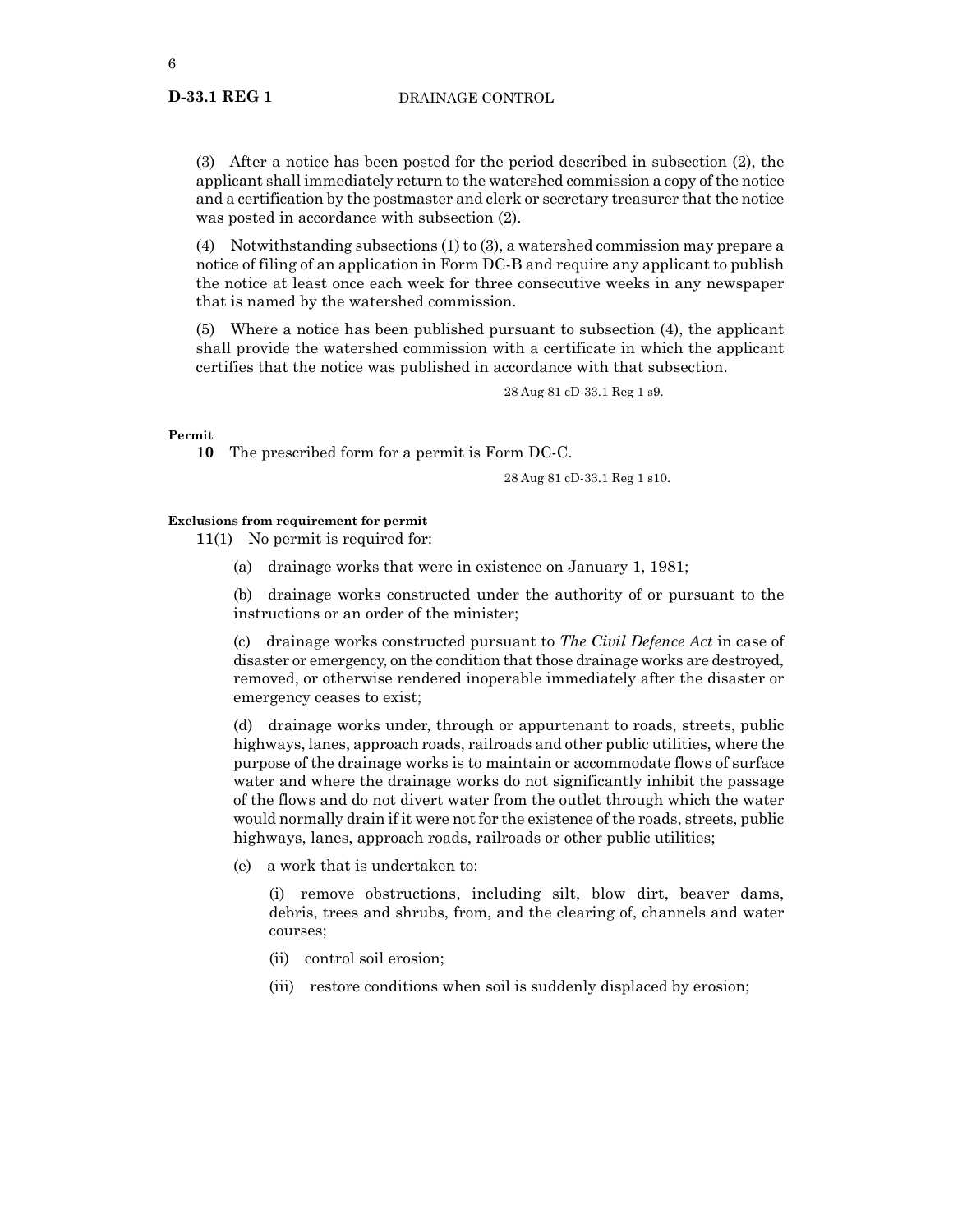where, in the case of work described in:

(iv) subclause (i), (ii) or (iii), water is not diverted by the work from the outlet through which the water would normally drain and where a significant increase in the volume of water downstream does not result;

(v) subclause (iii), no point of land is filled to an elevation higher than its elevation prior to the erosion and the work is undertaken within one year from the date the soil was displaced;

(f) drainage works constructed or operated by an owner of land, where the water drained and the drainage works are both located entirely on the owner's land and the water drained does not drain from the owner's land;

(g) drainage works located entirely within the boundaries of an urban municipality, where the drainage works do not divert water from the outlet through which the water would normally drain;

(h) land levelling and landscaping for the development of building sites, public parks and public recreation areas;

(i) drainage works for draining water originating from ground water sources, where the ground water removal is required to be approved under *The Ground Water Conservation Act* or the regulations made under that Act;

(j) drainage works associated with water power projects that are required to be approved under *The Water Power Act* or the regulations made under that Act;

(k) drainage works that are required to be approved under *The Department of the Environment Act* or the regulations made under that Act;

(l) drainage works that are approved under *The Water Resources Management Act*;

(m) water works and sewage works, as defined in *The Water Resources Management Act*, that are required to be approved under that Act or the regulations made under that Act;

(n) drainage works constructed under:

(i) the *Railway Act* (Canada) as amended from time to time, *The Rural Municipality Act, The Urban Municipality Act* or any other Act that enables the Crown or any agency of the Crown to construct drainage works, where construction of the drainage works will be completed prior to December 31, 1981, or any later date that the minister may specify;

(ii) *The Conservation and Development Act*, where, prior to January 1, 1981, a written agreement to construct the works was entered into between the Minister of Agriculture and a conservation and development area authority, or a formal commitment for sharing the costs of works was made by the Minister of Agriculture to a conservation and development area authority;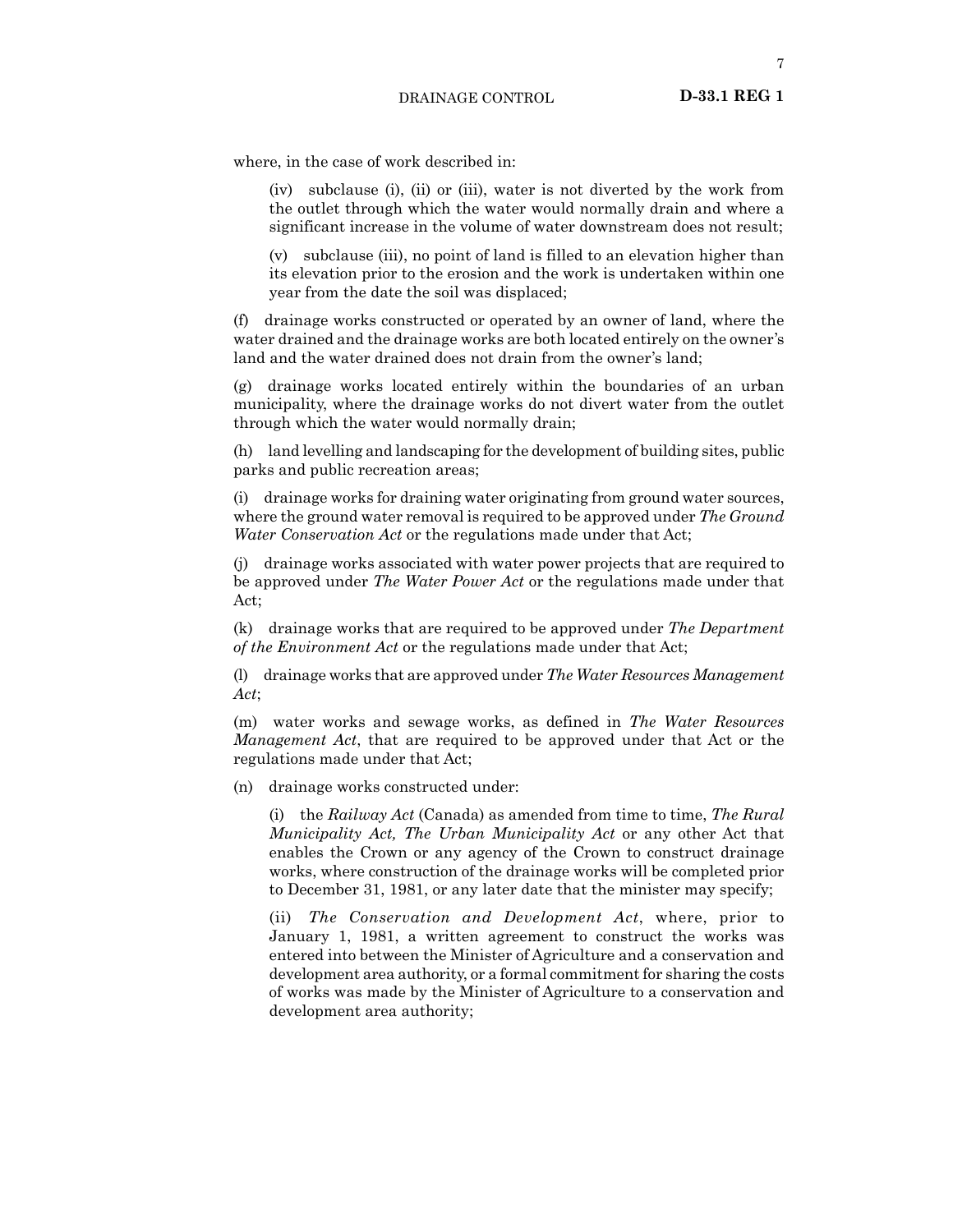#### **D-33.1 REG 1**

DRAINAGE CONTROL

(iii) *The South Saskatchewan River Irrigation Act*, where the works are located within the boundaries of a district, as defined in that Act, and are constructed for the purpose of draining excess irrigation waters, including irrigation return flows, and where the works do not divert water from the outlet through which the water would normally drain;

(iv) *The Water Users Act*, where the works are located within the boundaries of a water users' district, as provided for in that Act, and are constructed for the purpose of draining excess irrigation waters, including irrigation return flows, and where the works do not divert water from the outlet through which the water would normally drain.

(2) Notwithstanding subsection (1), but subject to the provisions of the Act and these regulations governing permits, a person may apply for, and a watershed commission may issue, a permit authorizing the construction or operation of drainage works described in clauses (1)(a) and (e).

> 28 Aug 81 cD-33.1 Reg 1 s11; 16 Jly 82 SR 95/82 s7.

#### GENERAL

#### **Easements**

**12** The prescribed form for an easement is Form DC-D.

28 Aug 81 cD-33.1 Reg 1 s12.

#### **Complaints**

**13** A person who makes a complaint pursuant to subsection 54(1) of the Act shall file a written complaint in Form DC-E.

28 Aug 81 cD-33.1 Reg 1 s13.

#### **Appeals**

**14** A person who appeals an action, decision or order of a watershed commission pursuant to section 26 of the Act shall make a notice of appeal in Form DC-F.

28 Aug 81 cD-33.1 Reg 1 s14.

#### **Deposit**

**15** The prescribed sum of money for deposit mentioned in section 27 of the Act is \$100.

28 Aug 81 cD-33.1 Reg 1 s15.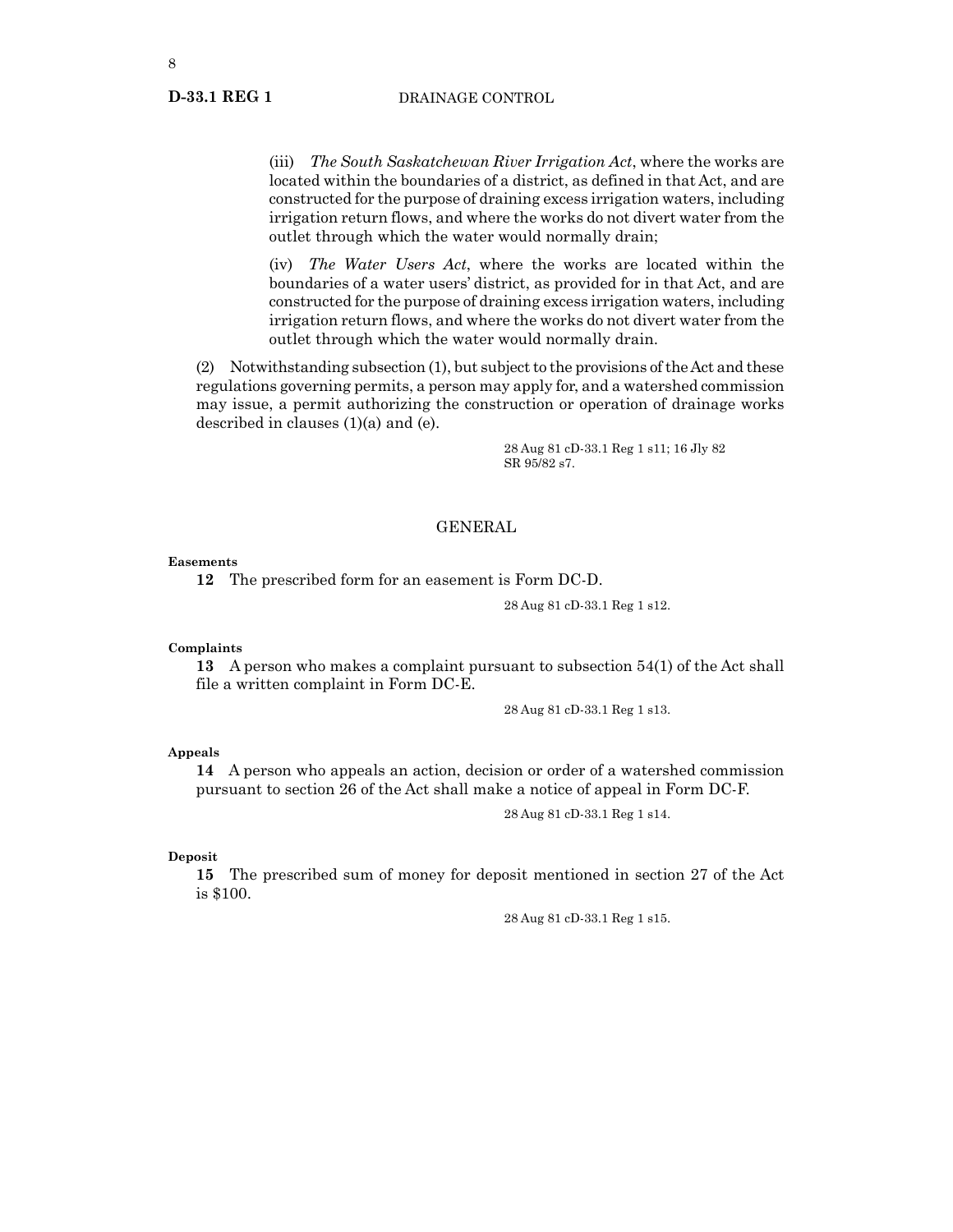**D-33.1 REG 1**

## FORM DC-A

## APPLICATION FOR PERMIT FOR DRAINAGE WORKS

#### (*Section 3*)

1. Full name, address and telephone number of applicant:

(*where application is made jointly by more than one person, state full names, addresses and telephone numbers of all joint applicants*).

2. Description of what the drainage works will consist of and how it is intended to operate them:

3. Legal description of lands on which drainage works presently are situated or are proposed to be constructed and the names of the owners or occupants of the lands:

4. If the drainage works include a ditch:

- (a) the approximate length of the ditch:
- (b) the approximate maximum and average depth of the ditch:

maximum depth:

average depth:

5. Description of other works if something other than a ditch is included: (*here describe pumps, control structures, dykes, bridges, culverts, etc.*).

6. Approximate size of area to be drained:

7. Location and description of the outlet where the drainage works will drain:

8. Legal description of lands which will be drained by the works, other than those on which the drainage works will be located and the names of the owners or occupants of the lands:

9. Use presently being made of the land to be drained:

10. Past use made of the land to be drained:

11. Intended use of the land after it is drained:

12. Sketch plan of drainage works:

(*here provide a sketch plan, or attach a sketch plan, showing as much detail as possible of the drainage works, including land descriptions, location of drainage works, boundary of area to be drained, location of outlet, location of roads, highways, railroads, etc.*).

Pursuant to *The Drainage Control Act*, the undersigned applicant(s):

(a) make(s) application for a permit to (construct and) operate the drainage works herein described;

(b) agree(s) that if a permit is issued to the applicant(s), the permitted drainage works will be constructed, operated and maintained in accordance with *The Drainage Control Act*, *The Drainage Control Regulations* and the terms and conditions of the permit;

(c) accept(s) full responsibility for and liability in relation to the permitted drainage works.

Dated at \_\_\_\_\_\_\_\_\_\_\_\_\_\_\_\_\_, Saskatchewan, this \_\_\_\_\_\_\_\_ day of \_\_\_\_\_\_\_\_\_\_\_\_\_\_\_\_\_, 19\_\_\_\_\_.

*Signature of Applicant(s)* 28 Aug 81 cD-33.1 Reg 1.

\_\_\_\_\_\_\_\_\_\_\_\_\_\_\_\_\_\_\_\_\_\_\_\_\_\_\_\_\_\_\_\_\_\_\_\_\_\_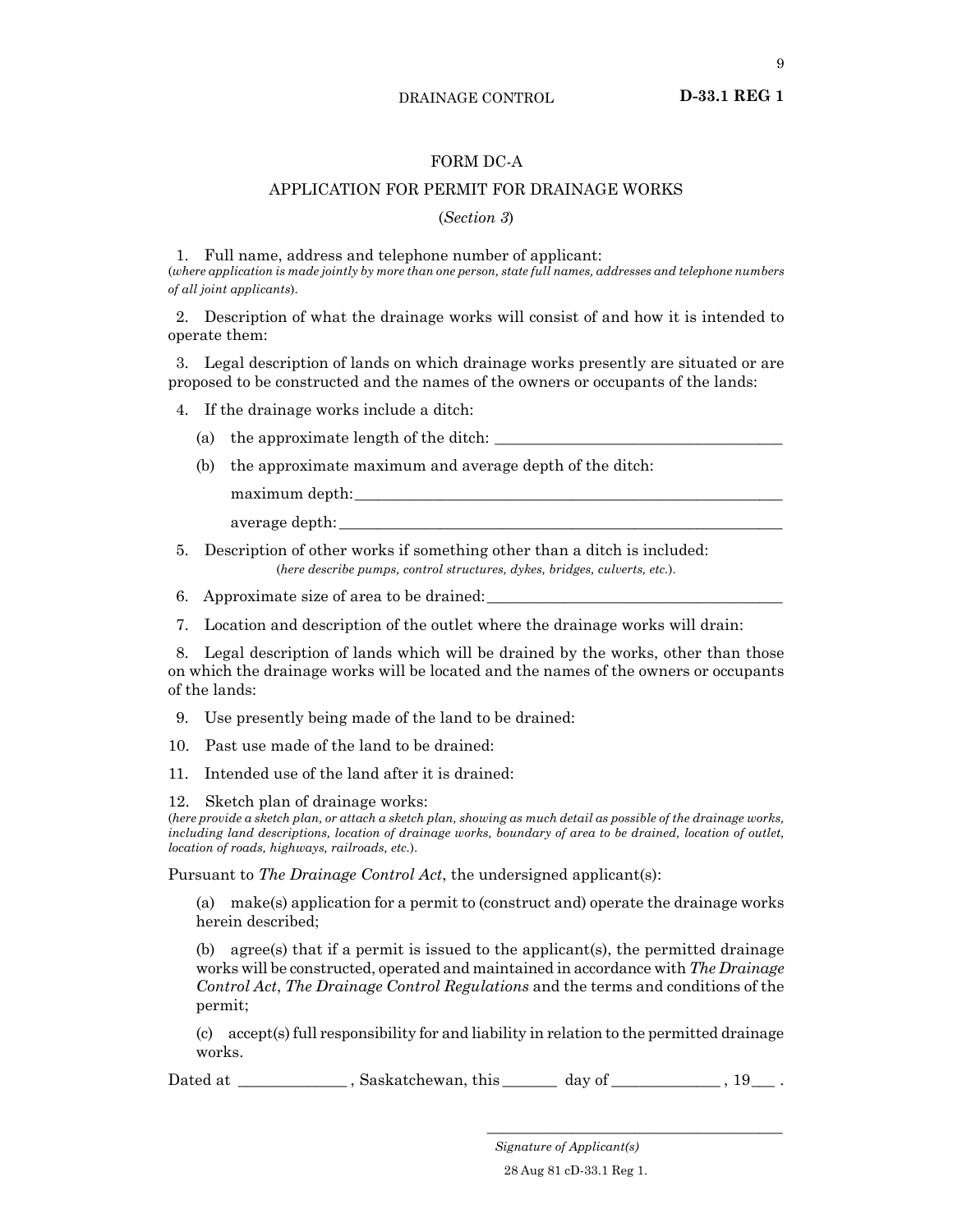**D-33.1 REG 1**

DRAINAGE CONTROL

#### FORM DC-B

## NOTICE OF FILING OF APPLICATION FOR PERMIT FOR DRAINAGE WORKS

(*Subsection 9(1)*)

NOTICE IS HEREBY GIVEN that in accordance with *The Drainage Control Act* and *The Drainage Control Regulations*, an application has been filed with:

by:

for a permit to (construct and) operate drainage work described as follows;

ANY PERSON WHO OBJECTS to the issue of the permit may file a written statement outlining his reasons for objection, with:

WITHIN 30 DAYS after \_\_\_\_\_\_\_\_\_ day of \_\_\_\_\_\_\_\_\_\_\_\_\_\_\_\_, 19 \_\_\_\_, being the day on which the application is first advertised.

28 Aug 81 cD-33.1 Reg 1.

## FORM DC-C

#### PERMIT FOR DRAINAGE WORKS

(*Section 10*)

This permit is issued on the \_\_\_\_\_\_\_\_ day of \_\_\_\_\_\_\_\_\_\_, 19 \_\_\_\_\_, pursuant to *The Drainage Control Act*.

TO: (*here state full name and address of permittee(s)*).

hereinafter called the permittee, is hereby permitted to (construct and) operate drainage works in accordance with this permit, subject to the conditions contained in, or attached to, this permit and to *The Drainage Control Act* and *The Drainage Control Regulations*.

Legal description of lands on which drainage works are located:

Legal description of lands directly affected by the drainage works, other than those on which the drainage works are located:

Description of drainage works and their permitted operation:

Description of outlet where the drainage works will drain:

Name of drainage basin:

DATED at \_\_\_\_\_\_\_\_\_\_\_\_\_ , Saskatchewan, this \_\_\_\_\_\_\_ day of \_\_\_\_\_\_\_\_\_\_\_\_\_\_ , 19*\_\_\_* .

*Signature*

CONDITIONS:

28 Aug 81 cD-33.1 Reg 1.

\_\_\_\_\_\_\_\_\_\_\_\_\_\_\_\_\_\_\_\_\_\_\_\_\_\_\_\_\_\_\_\_\_\_\_\_\_\_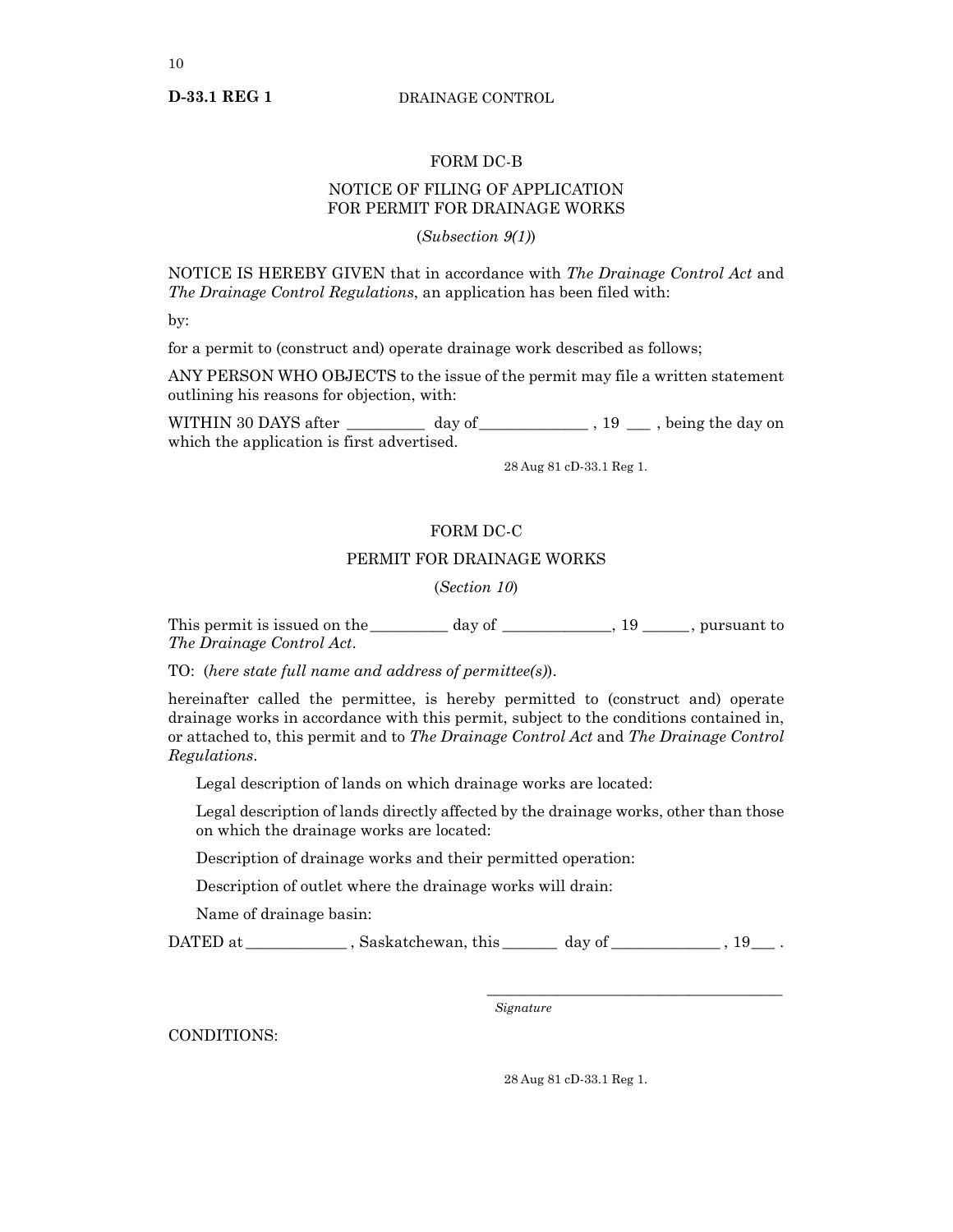**D-33.1 REG 1**

# FORM DC-D

# EASEMENT

## (*Section 12*)

This agreement made between:

of

hereinafter called the "grantor",

 $-$  and  $-$ 

of

hereinafter called the "grantee".

WHEREAS the grantor is the owner of an estate

(*here state nature of interest*)

in the following described land, situated in nature of interest) the Province of Saskatchewan:

(*here insert description of land constituting the servient tenement*)

hereinafter called the "grantor's lands";

AND WHEREAS the grantee is the owner of an estate

(*here state nature of interest*)

in the following described land, situated in the Province of Saskatchewan: (*here insert description of land constituting the dominant tenement*)

hereinafter called the "grantee's lands";

AND WHEREAS the grantee has applied for (*or has been granted, as the case may be*) a permit under *The Drainage Control Act* to operate (*or construct and operate, as the case may be*) drainage works described as follows:

(*here insert description of the drainage works*)

AND WHEREAS the said drainage works are or will be located partly or entirely on the grantee's lands;

AND WHEREAS it appears that the said drainage works will affect the grantor's lands;

NOW THEREFORE in consideration of

the grantor hereby grants to the grantee an easement in the following terms and subject to the conditions contained in this easement or attached to this easement:

1. The grantor consents and agrees to the operation (*or construction and operation, as the case may be*) of the drainage works;

2. The grantor agrees that the drainage works may affect the grantor's lands in the following manner:

(*here state the manner in which the grantor's lands may be affected by the drainage works*)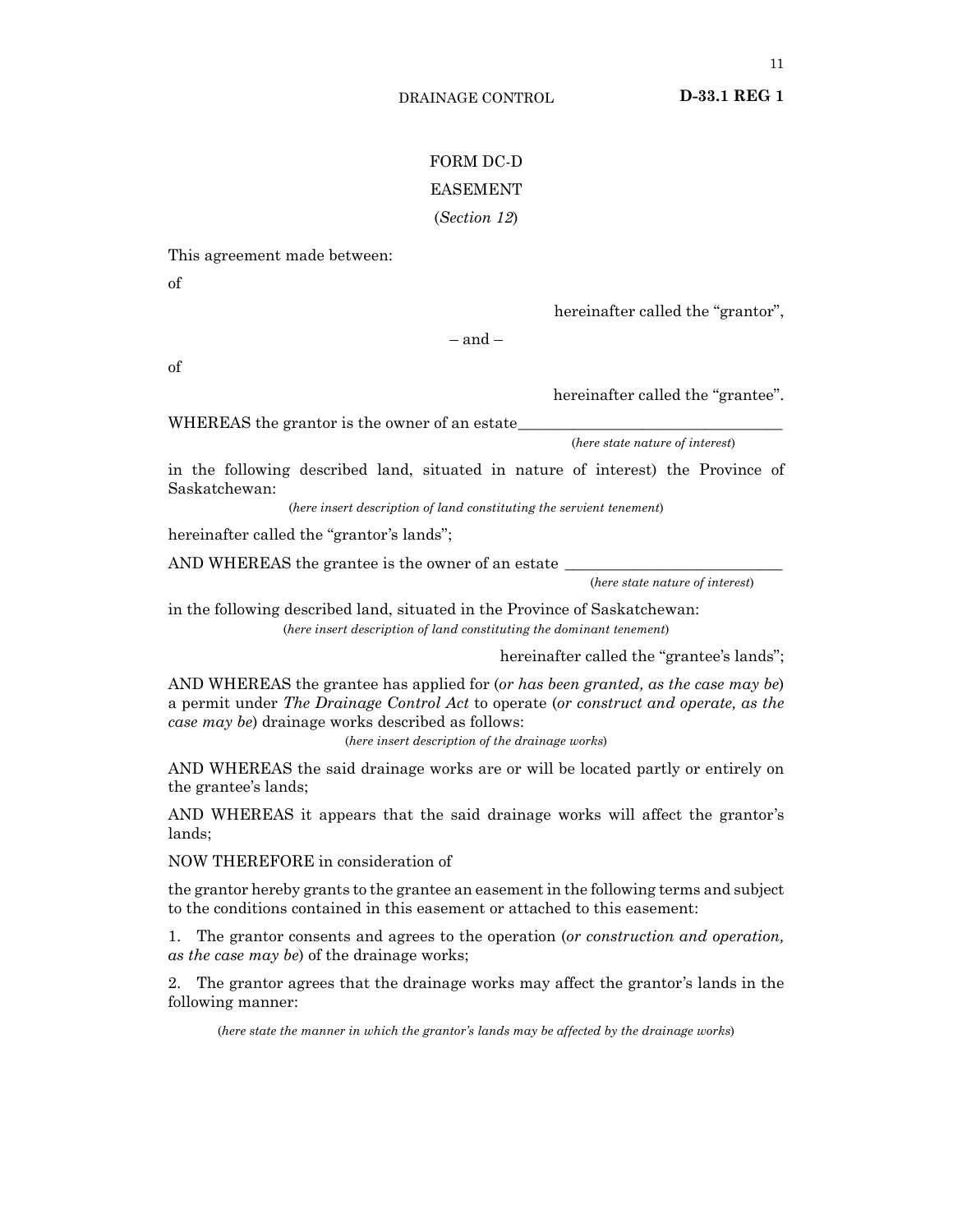3. The grantor consents to the effect on the grantor's lands stated in paragraph 2 and to any other effect of the drainage works on the grantor's lands that might reasonably be expected;

4. The grantee shall not operate the drainage works except in accordance with *The Drainage Control Act*, *The Drainage Control Regulations* and the permit authorizing the drainage works;

5. The easement created by this agreement is declared to be appurtenant to and for the benefit of the grantee's lands.

IN WITNESS whereof the grantor and grantee hereunto set their hands this\_\_\_\_\_\_\_\_ day of \_\_\_\_\_\_\_\_\_\_\_\_\_\_\_ , 19 \_\_\_\_\_\_\_\_\_ .

Signed by the above named

| in the presence of        |           |
|---------------------------|-----------|
|                           | Signature |
|                           |           |
| Signed by the above named |           |
| in the presence of        |           |
|                           | Signature |
|                           |           |

(*Attach or include affidavits of attestation as prescribed in form G under The Land Titles Act and the appropriate documentation required under The Homesteads Act*)

28 Aug 81 cD-33.1 Reg 1.

**D-33.1 REG 1**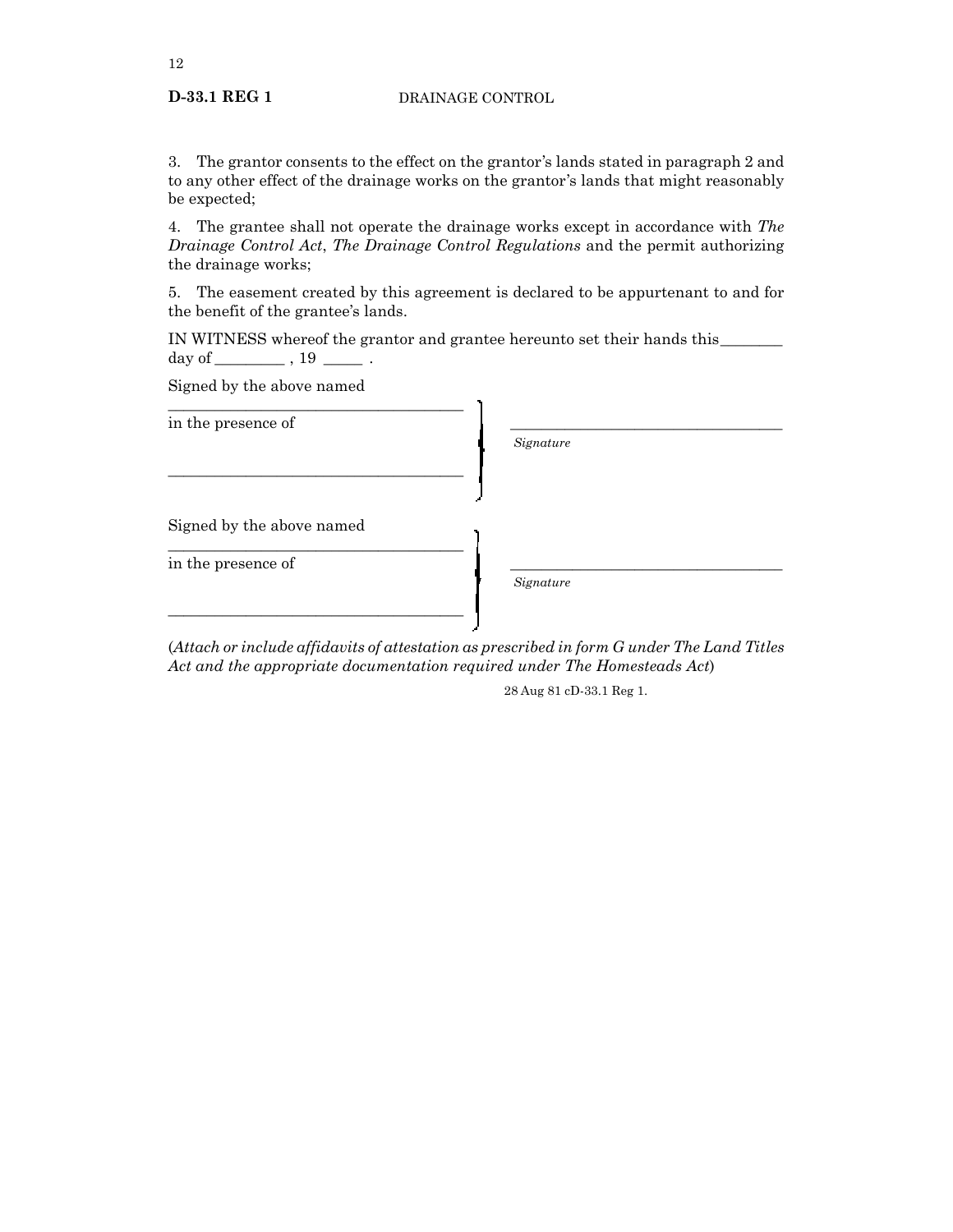**D-33.1 REG 1**

## FORM DC-E

## COMPLAINT

## (*Section 13*)

This complaint is made pursuant to *The Drainage Control Act* and *The Drainage Control Regulations*.

## *GENERAL INFORMATION*

1. Full name, address and telephone number of complainant:

(*where a complaint is made jointly by more than one person, state full names, addresses and telephone numbers of all complainants*)

- 2. Location of complainant's residence:
- 3. Type of injury, loss or damage suffered or anticipated by complainant:

(*here state whether the injury, loss or damage results from flooding, erosion, siltation, etc.*)

4. Legal description of land on which injury, loss or damage is suffered or anticipated:

- 5. If buildings are involved, state type and description of buildings:
- 6. If land is involved, state estimated area affected:
- 7. Effects other than effects on land and buildings:
- 8. Date complainant became aware of the problem:

9. Efforts made by the complainant to resolve the problem through contact with the person or authority the complainant considers responsible for the cause of the complaint:

(*here state the type of contact made, the date of the contact and the result of the contact*)

#### DRAINAGE WORKS CAUSING PROBLEM

- 10. Type of drainage works causing the problem:
- 11. Legal description of land on which drainage works are located:
- 12. Description of drainage works:

(*here provide a brief description of the drainage works, their size, how they were constructed, etc.*)

13. When works were constructed:

(*here state the approximate month and year the drainage works were constructed*)

- 14. Name, address and telephone number of owner of drainage works:
- 15. Location of residence of owner of drainage works:

## ROADS CAUSING PROBLEM

16. Type of road causing problem:

(*here state whether road is private, municipal, provincial highway, etc.*)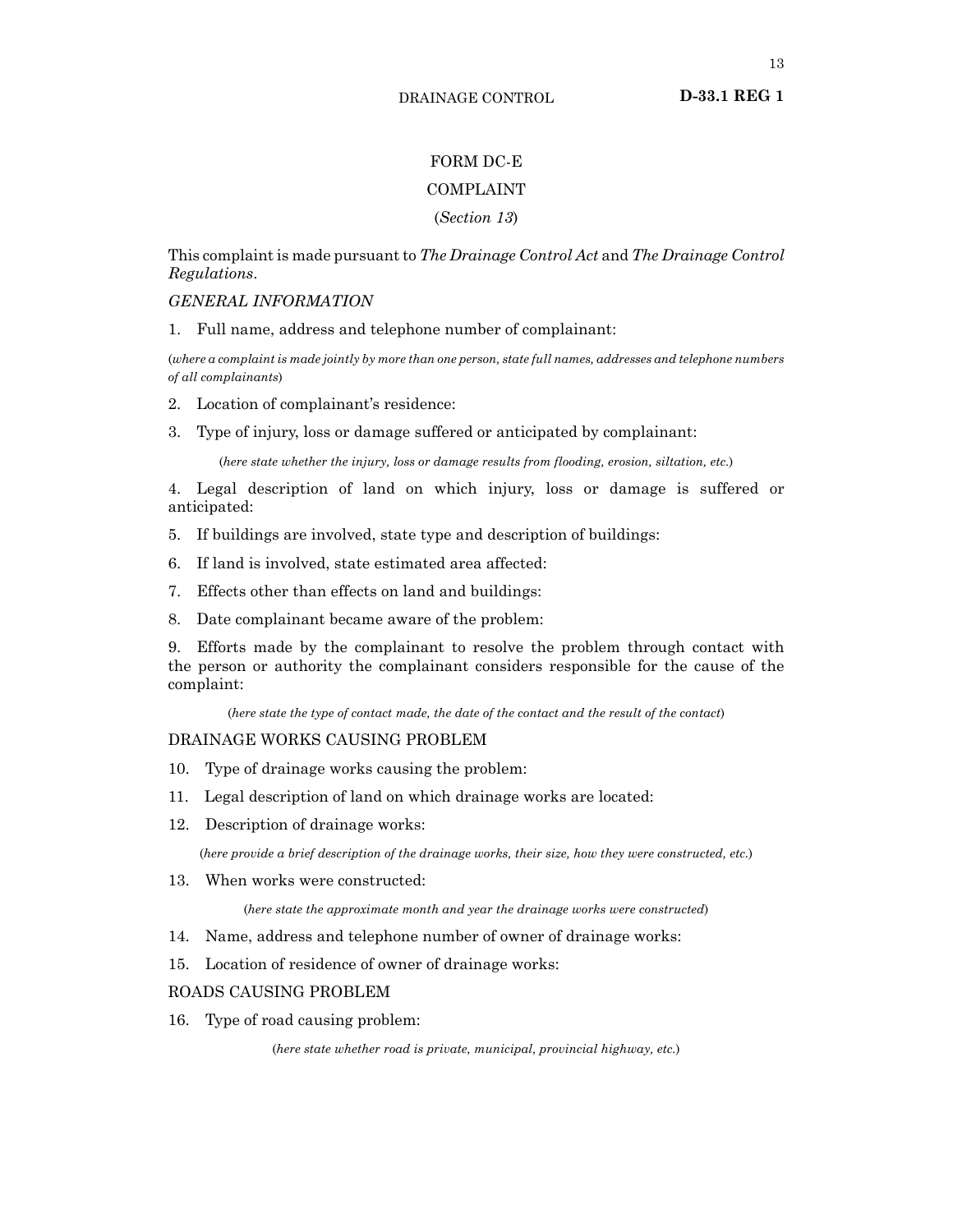- 17. Size and type of culvert or bridge causing problem:
- 18. Nature of problem caused by the road, culvert or bridge:
- 19. Location of the road, culvert or bridge causing problem:

## RAILROADS OR OTHER PUBLIC UTILITIES CAUSING PROBLEM

- 20. Type of utility causing problem:
- 21. Nature of problem caused by the utility:
- 22. Location of utility causing problem:

## ADDITIONAL INFORMATION

23. Additional information or comments that complainant feels would assist in investigating the complaint:

## SKETCH PLAN

## 24. Sketch plan illustrating problem prompting this complaint:

(*here provide a sketch plan, or attach a sketch plan, showing as much detail as possible to illustrate the problem, including land descriptions, location of ditches, roads, culverts, bridges, etc.*)

Dated at \_\_\_\_\_\_\_\_\_\_\_\_\_\_ , Saskatchewan, this \_\_\_\_\_\_\_ day of \_\_\_\_\_\_\_\_\_\_\_\_\_\_ , 19*\_\_\_* .

*Signature of Complainant(s)*

\_\_\_\_\_\_\_\_\_\_\_\_\_\_\_\_\_\_\_\_\_\_\_\_\_\_\_\_\_\_\_\_\_\_\_\_\_\_

28 Aug 81 cD-33.1 Reg 1.

**D-33.1 REG 1**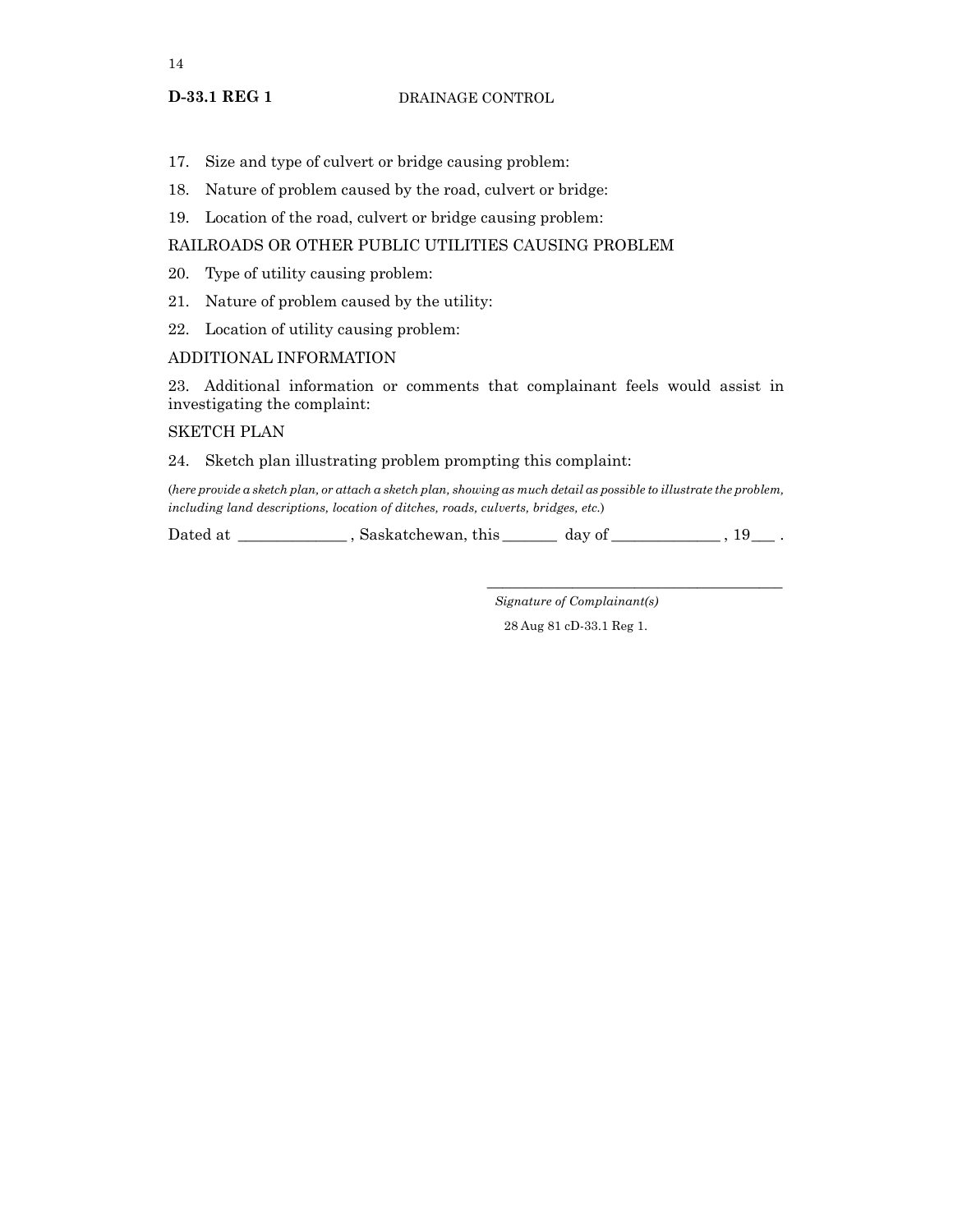**D-33.1 REG 1**

### FORM DC-F

## SASKATCHEWAN DRAINAGE APPEAL BOARD

## NOTICE OF APPEAL

#### (*Section 14*)

TAKE NOTICE that the appellant appeals to the Saskatchewan Drainage Appeal Board from the following\_\_\_\_\_\_\_\_\_\_\_\_\_\_\_\_\_\_\_\_\_\_\_\_\_\_\_\_\_\_\_\_\_\_\_\_\_\_\_\_\_\_\_\_\_\_\_\_\_\_\_\_\_\_\_\_\_\_\_\_\_\_

(*decision, order or action*)

 $of$   $\overline{\phantom{a}}$   $\qquad \qquad$   $\qquad \qquad$  :

(*here set forth the decision, order or action being appealed*)

FURTHER TAKE NOTICE that the appeal is taken on the following grounds:

(*here set forth in paragraphs the grounds on which it is contended the decision, order or action appealed against is erroneous*)

DATED at \_\_\_\_\_\_\_\_\_\_\_\_\_ , Saskatchewan, this \_\_\_\_\_\_\_ day of \_\_\_\_\_\_\_\_\_\_\_\_\_\_ , 19*\_\_\_* .

*Full name and address of appellant*

\_\_\_\_\_\_\_\_\_\_\_\_\_\_\_\_\_\_\_\_\_\_\_\_\_\_\_\_\_\_\_\_\_\_\_\_\_\_

\_\_\_\_\_\_\_\_\_\_\_\_\_\_\_\_\_\_\_\_\_\_\_\_\_\_\_\_\_\_\_\_\_\_\_\_\_\_